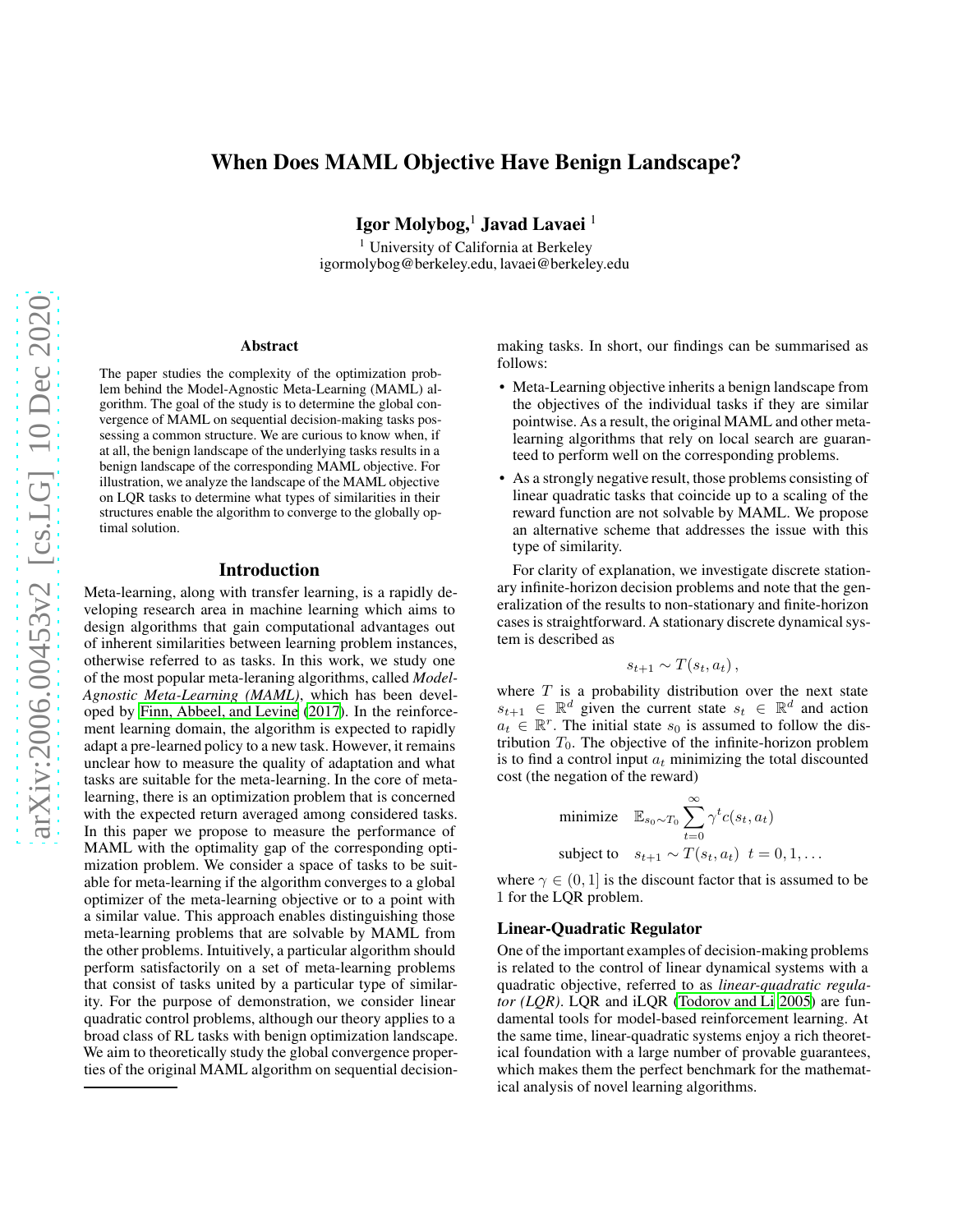We consider the following infinite-horizon exact LQR problem:

<span id="page-1-2"></span>minimize 
$$
\mathbb{E}_{x_0} \left[ \sum_{t=0}^{\infty} (s_t^\top Q s_t + a_t^\top R a_t) \right]
$$
 (1)  
subject to  $s_{t+1} = A s_t + B a_t$ ,

Assuming that the matrices  $A$  and  $B$  are such that the optimal cost is finite, it is a classic result that the optimal control policy is deterministic and linear in the state, i.e.,

$$
a_t = -W^*s_t
$$

where  $W^* \in \mathbb{R}^{r \times d}$  [\(Bertsekas 2017](#page-6-0)). Moreover, the matrix W<sup>∗</sup> can be found from the model parameters by solving the Algebraic Riccati Equation (ARE)

$$
P = A^{\top} P A + Q - A^{\top} P B (B^{\top} P B + R)^{-1} B^{\top} P A,
$$

and substituting the positive-definite root  $P$  into

$$
W^* = (B^{\top} P B + R)^{-1} B^{\top} P A.
$$

This implies that in order to find the solution of LQR, it suffices to only search over deterministic policies of the form  $a = -Ws$  parameterized with a matrix  $W \in \mathbb{R}^{r \times d}$ .

In an effort to build a bridge between practical RL algorithms and the optimal control theory, [Fazel et al. \(2018\)](#page-7-2) shows that  $W^*$  can be found by applying the policy gradient algorithm to a reformulated cost function. The LQR cost of a linear deterministic policy with respect to  $W$  can be defined as

$$
C(W) := \mathbb{E}_{s_0 \sim T_0} \left[ \sum_{t=0}^{\infty} (s_t^\top Q s_t + a_t^\top R a_t) \right]
$$

where  $a_t = -W s_t$  and  $s_{t+1} = (A - BW) s_t$ . This can be reformulated as

$$
C(W) = \mathbb{E}_{s_0 \sim T_0} s_0^\top P_W s_0
$$

where  $P_W$  is the solution of  $P_W = Q + W^{\top} R W + (A BW$ <sup>T</sup> $P_W(A - BW)$ . We only consider the cost of stable policies, and assume the cost to be infinite for unstable ones.

#### Model-Agnostic Meta-Learning (MAML)

Given a set of tasks  $\mathcal T$ , each represented by an objective function  $\mathcal{L}_{\tau}$ , and a probability distribution  $\mathbb{P}_{\tau}$  over the tasks, [Finn, Abbeel, and Levine](#page-7-0) [\(2017\)](#page-7-0) proposes an algorithm for finding an initialization of the policy gradient method that allows a fast adaptation to a task through just several gradient updates. In case the task consists in regression, classification, or clusterization,  $\mathcal{L}_{\tau}$  is a risk or an empirical risk. In case of a reinforcement learning task,  $\mathcal{L}_{\tau}$  is the cost (the negated return) of a policy.

If the space of considered policies is parameterized via  $w \in W$ , then a single-shot MAML (which uses just one gradient update) aims to minimize the objective

$$
\mathbb{E}_{\tau \in \mathcal{T}} f_{\tau}(w - \eta \nabla g_{\tau}(w)) \tag{2}
$$

where  $f_{\tau}$  and  $g_{\tau}$  can be two different approximations of the objective function of the task  $\tau$ . Similarly, a multi-shot

### <span id="page-1-0"></span>Algorithm 1 Model-Agnostic Meta-Learning (MAML)

**Require:**  $p(\mathcal{T})$ : Probabilistic task generator **Require:**  $\eta$ ,  $\beta$ : Step size hyperparameters 1: Randomly initialize  $\theta$ 2: while not done do 3: Sample batch of tasks  $\mathcal{T}_i$  ∼  $p(\mathcal{T})$ 4: **for all**  $\mathcal{T}_i$  **do**<br>5: **Evaluate** 5: Evaluate  $\nabla g_{\mathcal{T}_i}(w)$ 6: Compute adapted parameters with gradient descent:  $w'_i = w - \eta \nabla_w g_{\mathcal{T}_i}(w)$ 7: end for 8: Update  $w \leftarrow w - \beta \nabla_w \sum_{\mathcal{T}_i \sim p(\mathcal{T})} f_{\mathcal{T}_i}(w'_i)$ 9: end while

version applies multiple gradient updates within the adaptation procedure. For example, if  $\mathcal{L}_{\tau}$  is the risk of a learning problem, then  $f_\tau$  can be the empirical risk conditioned on a large dataset, while  $g_{\tau}$  is the empirical risk conditioned on a smaller dataset. The generality of this formulation will be used in the Main results Section, but for the study of LQR we will assume that the functions  $\mathcal{L}_{\tau}$ ,  $f_{\tau}$  and  $g_{\tau}$  all coincide and are equal to  $C(W)$ . When it is clear from the context which task is being discussed, we will omit the subscript.

Being based upon gradient descent with a constant step size, Algorithm [1](#page-1-0) is a basic version of a few-shot MAML although other versions have been developed in the literature, e.g. FO-MAML, HF-MAML [\(Fallah, Mokhtari, and Ozdaglar](#page-6-1) [2019\)](#page-6-1), iMAML [\(Rajeswaran et al. 2019](#page-7-3)), Reptile [\(Nichol, Achiam, and Schulman 2018](#page-7-4)) and FTML [\(Finn et al. 2019\)](#page-7-5). We do not directly address the other formulations in the paper, but the conclusions of this work are applicable to them as well since they are created to minimize essentially the same objective function [\(2\)](#page-1-1) and the convergence to at least a first-order stationary point has been proven for the majority of these variants.

An interesting modification of MAML is based on exact proximal optimization as an alternative to a gradient update. [Zhou et al.](#page-7-6) [\(2019\)](#page-7-6) proposes the proximal update MAML algorithm with the adaptation procedure that finds the best set of parameters in the neighborhood of initialization, while [Wang et al. \(2020](#page-7-7)) proves that a similar idea can be shaped into a meta-RL algorithm that is proved to converge globally under some overparametrization assumption. However, the exact optimization in the adaptation procedure may be problematic in meta-learning setup, since adaptation is supposed to be fast, meaning that there are sharp constraints on sample complexity and the amount of computation allowed for it.

<span id="page-1-1"></span>As meta-learning seeks to improve learning performance by exploiting similarities between tasks, it is important to understand what type of similarities a particular meta-learning algorithm can take advantage of. A highly desirable feature of a meta-learning algorithm is an acceptable meta-test performance at least on the tasks it has been meta-trained on. In other words, if the set of tasks  $T$  is finite and the metatraining procedure has access to all of them, then it should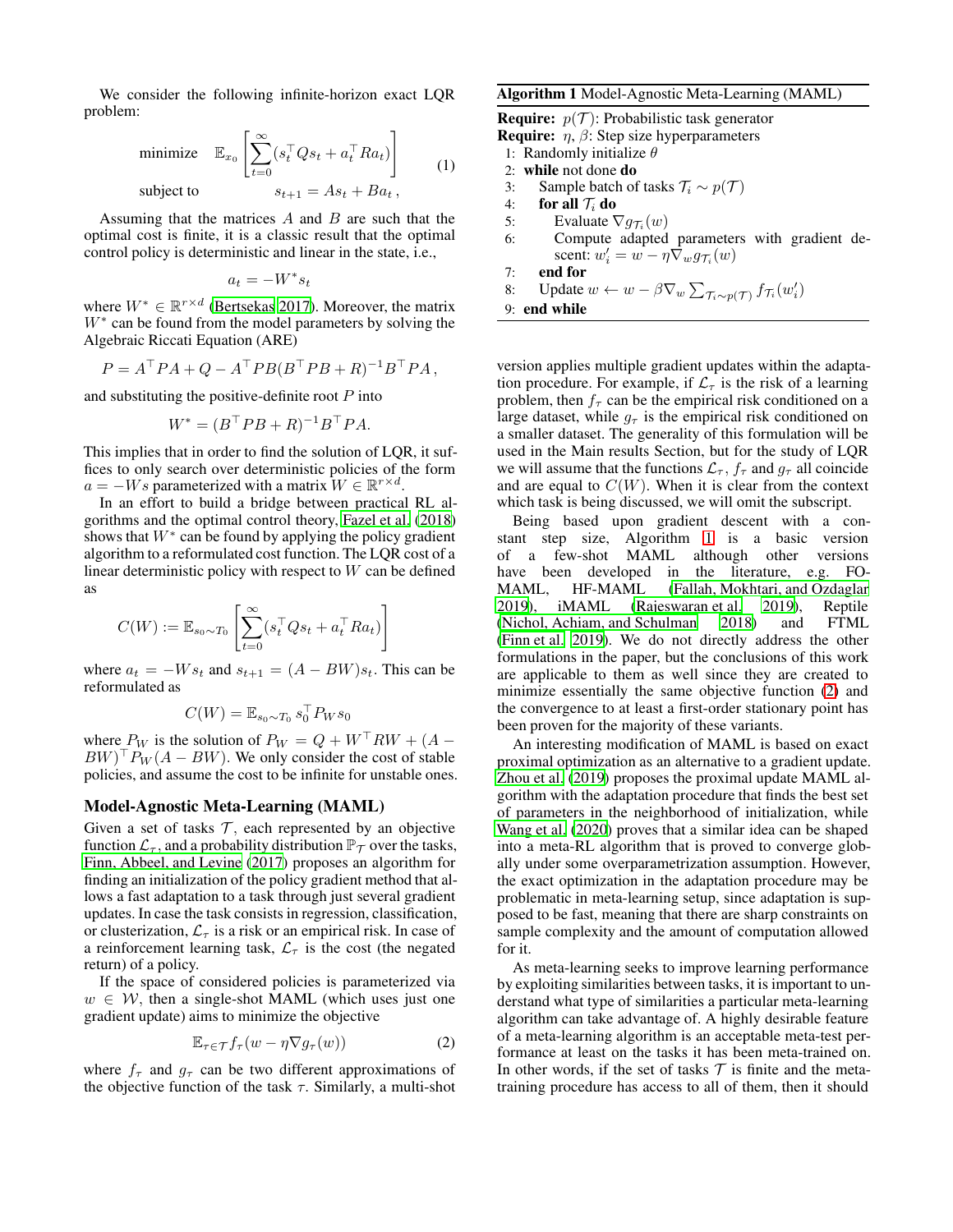succeed on the meta-testing stage. For MAML, this translates into a requirement of successful minimization of the objective [\(2\)](#page-1-1). [Finn et al.](#page-7-5) [\(2019\)](#page-7-5) shows that the global minimum is achieved in case the functions  $f_\tau = g_\tau$  are all smooth and strongly convex. However, the objective of many practical decision-making tasks are not convex, although may possess benign landscape, like the LQR objective [\(1\)](#page-1-2). Tasks with non-convex objectives are substantially harder to analyze, and thus [Fallah, Mokhtari, and Ozdaglar](#page-6-1) [\(2019\)](#page-6-1) only shows convergence of MAML to a first-order stationary point of [\(2\)](#page-1-1) if  $f_\tau$  are non-convex. We aim to study the global convergence properties of MAML applied to tasks with non-convex objectives.

The landscape of [\(1\)](#page-1-2) has been studied by [Fazel et al.](#page-7-2) [\(2018\)](#page-7-2). They note that there exist instances of LQR that are not convex, quasi-convex, or star-convex, which means that none of the existing results on global convergence of MAML can be applied even to such a basic decision problem as LQR. However, [\(1\)](#page-1-2) possess benign landscape, and our study shows that this property can be transferred to [\(2\)](#page-1-1).

The purpose of this paper is not to present a novel algorithm or conduct a study of its application on a specific real-world case, but rather to prove the basic properties of a popular existing algorithm for a vast variety of cases. Meta-Learning algorithms are supposed to capture similarities between tasks, although there is no clear way to determine whether or not a similarity has been captured. For MAML, we propose a criterion that is based on the properties of the landscape of the optimization associated with MAML. Specifically, we declare that a version of MAML captures the similarities between the tasks in  $T$  if the objective of the algorithm on  $T$  has a benign landscape. Otherwise, the tasks in  $\mathcal T$  are recognized to be too distinct for this particular version of MAML.

The advantage of this criterion is that it correlates with the computational complexity of the problem that MAML aims to solve. If the objective function has benign landscape, then the optimization problem has a low computational complexity and one can solve it by a local search method, which is implemented within MAML. If the objective does not have benign landscape, then MAML can become stuck in a spurious local minimum, which can potentially be arbitrarily worse than the optimal solution.

A drawback of this approach is that it does not allow to compare Meta-Learning algorithms against each other, since it does not take into account the computational complexity of the adaptation algorithm. In this paper, we do not consider this aspect because of our focus specifically on the few-shot MAML. To the best of our knowledge, this is the first paper to propose a systematic way of reasoning about the general theory of meta-adaptation between RL tasks. We consider MAML primarily with applications to linear-quadratic systems because they are realistic and yet easy to analyze although our conclusions go far beyond this application.

#### Notation

Given a set  $\mathcal{Z} \subseteq \mathbb{R}^n$  and a point  $\bar{z} \in \mathcal{Z}$ , define the *open neighborhood*  $\mathcal{B}_{\delta}(\bar{z}) = \{z \in \mathcal{Z} | ||z - \bar{z}||_2 < \delta \}$ . Given a function  $\ell : \mathcal{Z} \to \mathbb{R}$ , we call  $\bar{z} \in \mathcal{Z}$  a *local minimizer* of

the function  $\ell$  if there exists  $\delta > 0$  such that  $\ell(z) \geq \ell(\bar{z})$ for all  $z \in \mathcal{B}_{\delta}(\bar{z})$ . The value  $\ell(\bar{z})$  in this case is called a *local minimum.* A *global minimizer* of  $\ell$  is a point  $\bar{z}$  such that  $\ell(z) \geq \ell(\bar{z})$  for all  $z \in \mathcal{Z}$ . The *global minimum* is a value  $\min_{z \in \mathcal{Z}} \ell(z)$  such that  $\ell(z) \geq \min_{z \in \mathcal{Z}} \ell(z)$  for all  $z \in \mathcal{Z}$ . A *spurious local minimum* is a local minimum that is not a global minimum. Given a differentiable function  $\ell$ :  $\mathcal{Z} \to \mathbb{R}$ , a *first-order stationary point*  $\overline{z} \in \mathcal{Z}$  is such that  $\nabla \ell(\bar{z}) = 0$ . Given a twice differentiable function  $\ell$ , a firstorder stationary point  $\bar{z}$  such that  $\nabla \ell(\bar{z}) \succeq 0$  is called a *second-order stationary point.* Given a matrix  $A \in \mathbb{R}^{n \times m}$ , we denote its transpose as A<sup>⊤</sup> and its operotor norm in the space  $\ell_2$  as  $||A||$ . For a vecor v from an  $\ell_2$ -space, its norm is denoted with  $||v||$ . Cardinality of the set  $\mathcal T$  is denoted with  $|\mathcal{T}|$ .

### Main results

In this section, we study the MAML algorithm under four different scenarios. We consider MAML applied to a single task and to several identical tasks. After that, we introduce a metric between tasks and extend the study to a number of close tasks, and, finally, we study the convergence of MAML on a large number of distant LQR tasks.

We provide theoretical results for general multidimensional systems, while all of the presented examples and counter-examples are on one-dimensional LQR tasks since they are easy to visualize. Note that these examples are extendable to multi-dimensional systems as well. The details on the exact tasks used for the computations are provided in the Appendix.

### Single task

We begin by analyzing MAML applied to a singleton task set  $\mathcal T$ . If MAML fails under this scenario, then there is little hope on its global convergence for the multiple-task scenario. For the single task, we rewrite the MAML objective [\(2\)](#page-1-1) as

$$
h(w) = f(w - \eta \nabla g(w))
$$

where  $f$  is assumed to be a continuously differentiable function and  $q$  is assumed to be twice continuously differentiable. As noticed in the Introduction, the existing results on global convergence of MAML are not applicable to LQR. Figure [1](#page-3-0) demonstrates an example of the MAML objective [\(2\)](#page-1-1) applied to a single LQR task. It is non-convex and has three distinct strict local minimizers. Nevertheless, all of these three points are also global minimizers, which implies that Algorithm [1](#page-1-0) would converge to its global minimizer from almost any initial point. The minimizer in the middle corresponds to W<sup>∗</sup> of the task, while the rightmost and leftmost minimizers are some points W such that  $W - \eta \nabla C(W) = W^*$ and  $\nabla C(W) \neq 0$ . The minimizers on the both sides rely on the rapid adaptation during the meta-testing stage, which has been assumed by the creators of the algorithm.

This example gives rise to a hypothesis that the MAML objective for a single LQR possesses some sort of benign landscape and, more generally, that benign landscape of the cost of the underlying task results in benign landscape of the resulting MAML objective. Following [Josz et al.](#page-7-8) [\(2018\)](#page-7-8),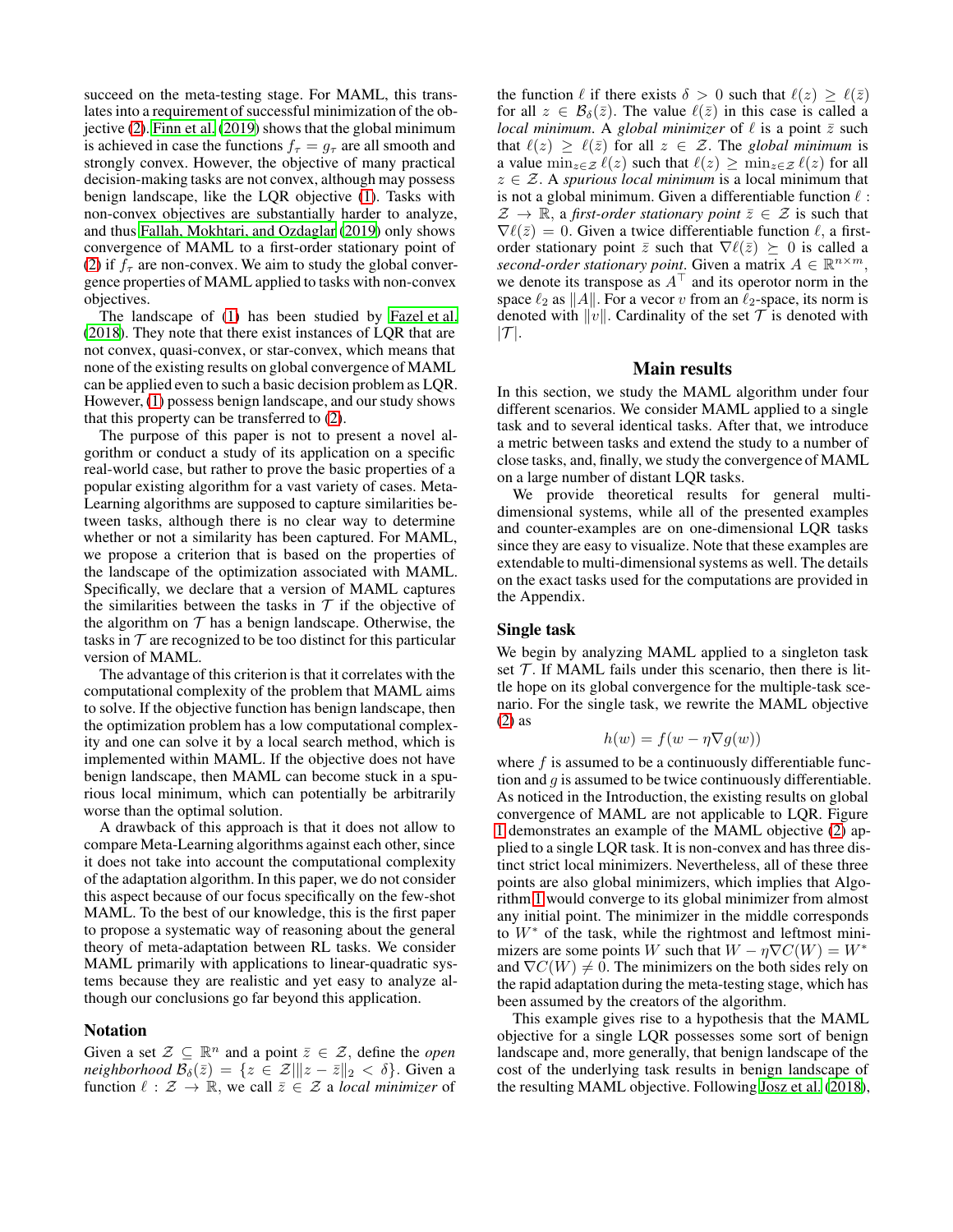<span id="page-3-0"></span>

Figure 1: MAML objective [\(2\)](#page-1-1) on a single LQR task

we formalize the notion of benign landscape by defining the global function:

**Definition 1.** A continuous function  $\ell : \mathcal{Z} \to \mathbb{R}$  is called *global if every local minimizer of* ℓ *is a global minimizer.*

This property is also referred as having no spurious local minima and generalizes the notions of convexity, quasiconvexity, and star-convexity. As a relaxation of this property, we define  $\varepsilon$ -global function:

**Definition 2.** A continuous function  $\ell : \mathcal{Z} \to \mathbb{R}$  is called ε*-global if for every local minimizer* z¯ *of* ℓ *it holds that*

$$
\ell(\bar{z}) - \min_{z \in \mathcal{Z}} \ell(z) \le \varepsilon
$$

Being global is equivalent to being 0-global. This property is more likely to be satisfied than a perfect no-spurious property for cost functions coming from real-world applications, and it still implies that the landscape is benign. These two notions of benign landscape characterize when a coercive function is easy to optimize using local optimization methods based on greedy descent. The following theorem shows that the benign landscape of the cost of the underlying task does indeed lead to a benign landscape for the resulting MAML objective.

<span id="page-3-1"></span>**Theorem 1.** Let  $f : W \to \mathbb{R}$  be global and  $g : W \to$  $\mathbb R$  be twice continuously differentiable with  $\|\nabla^2 g(w)\| \leq$  $M < \infty$  for all  $w \in W$ . If Algorithm [1](#page-1-0) with the parameter  $\eta$ *chosen to be smaller than*  $\frac{1}{M}$  *converges to a local miminizer*  $w^* \in \mathcal{W}$  of h, then  $w^*$  is a global minimizer of h.

In the context of LQR, Theorem [1](#page-3-1) results in the statement below.

<span id="page-3-2"></span>**Theorem 2.** Let  $w^* \in \mathbb{R}^{r \times d}$  be the limit point of the *sequence produced by Algorithm [1](#page-1-0) (MAML) with*  $\eta <$ <br> $\frac{1}{\|\nabla^2 C(w^*)\|_2}$  applied to a single LQR task, meaning that  $\hat{h}(W) = C(W - \eta \nabla C(W))$ . Then,  $w^*$  is the global mini*mizer of h, which implies that*  $C(W - \eta \nabla C(W))$  *is a global function.*

Both Theorem [1](#page-3-1) and [2](#page-3-2) are proven in the appendix, and their proofs rely significantly on the following technical Lemma:

<span id="page-3-3"></span>**Lemma 1.** Let  $\ell : \mathcal{Z} \to \mathbb{R}$  be an  $\varepsilon$ -global function, and *consider a continuous map*  $\mathcal{F}: \mathcal{W} \to \mathcal{Z}$  *with*  $\mathcal{Z} = \text{range}(\mathcal{F})$ *is locally open at a local minimizer*  $\bar{w}$  *of*  $\ell \circ \mathcal{F}$ *. Then, it holds that*

$$
\ell(\mathcal{F}(\bar{w})) - \min_{w \in \mathcal{W}} \ell(\mathcal{F}(w)) \le \varepsilon
$$

Theorem [1](#page-3-1) has implications far beyond the study of LQR. For example, Theorem 4.3 by [Zhang, Hu, and Basar \(2019\)](#page-7-9) states that, under certain conditions, the objective of  $\mathcal{H}_2$ linear control with  $\mathcal{H}_{\infty}$  robustness guarantee is a global function. Applying Theorem [1](#page-3-3) to this objective yields that MAML on the mixed  $\mathcal{H}_2/\mathcal{H}_{\infty}$  state-feedback control design will also have no spurious local minima under the corresponding conditions. It is also applicable in case  $f$  is not a reinforcement learning objective but an objective of a regression or a classification task. It also has a straightforward extension to the multi-shot MAML and other variants of the MAML algorithm. Theorem [1](#page-3-1) can also be viewed as a practical guideline for proving global convergence post-factum. If the function  $f$  is global and one runs the Algorithm [1](#page-1-0) with a parameter  $\eta$  that converges to a point  $w^*$  such that  $\nabla h(w^*) = 0$ , then one can check whether  $\nabla^2 h(w^*) \succ 0$ and  $\eta$  <  $\frac{1}{\|\nabla^2 g(w^*)\|_2}$  and if so,  $w^*$  is guaranteed to be a global minimizer of h. In case f is not global but its landscape has benign properties, then the following generalization takes place:

<span id="page-3-4"></span>**Proposition 1.** *If f is*  $\varepsilon$ -global for some  $\varepsilon > 0$  and  $w^* \in W$ is a local minimum and  $\eta < \frac{1}{\|\nabla^2 g(w^{\star})\|_2}$ , then

$$
h(\bar{w})-\min_{w\in\mathcal{W}}h(w)\leq\varepsilon
$$

*Proof.* The mapping  $\mathcal{F}(w) = w - \eta \nabla g(w)$  is continuously differentiable over  $W$ . The Jacobian of this mapping is  $\nabla \mathcal{F}(w) = \mathcal{I} - \eta \nabla^2 g(w)$ . By assumption,  $\eta < \frac{1}{\|\nabla^2 g(w^*)\|_2}$ and consequently there exists  $\delta$  such that  $\eta < \frac{1}{\|\nabla^2 g(w)\|_2}$ for all  $w \in \mathcal{B}_{\delta}(w^*)$ . Similarly to the proof of Theorem [1,](#page-3-1)  $\nabla \mathcal{F}(w)$  is positive definite for all  $w \in \mathcal{B}_{\delta}(w^*)$ , and there-fore by Lemma [3](#page-8-0) in the appendix,  $\mathcal{F}\big|_{\mathcal{B}_{\delta}(w^*)}$  is an open mapping and hence locally open at  $w^*$ . By Lemma [1,](#page-3-3) it means that  $h(\bar{w}) - \min_{w \in \mathcal{W}} h(w) \leq \varepsilon$ .  $\Box$ 

So far, we have shown that the benign landscape properties of MAML applied to a singleton  $\mathcal T$  are inherited from the benign landscape of the objective of the task to which MAML has been applied. In particular, this holds true for the LQR tasks.

#### Several identical tasks

Results obtained for the single-task scenario give rise to a hypothesis that the benign landscape of every individual task would help with the convergence of MAML in a multi-task setting as well, provided that all of the tasks have a similar structure. Thus, in this part we study multiple-task learning for which the MAML has originally been designed for. Starting with some tasks that are the most similar to each other, we consider LQR tasks that coincide up to multiplication of the cost by a positive scalar. This is the highest degree of similarity one can hope to obtain between sequential decisionmaking problems. More precisely, the landscape features of the cost function (local and global minimizers, maximizers and saddle points) are preserved under this transformation, and therefore we refer to tasks of these types as identical henceforth.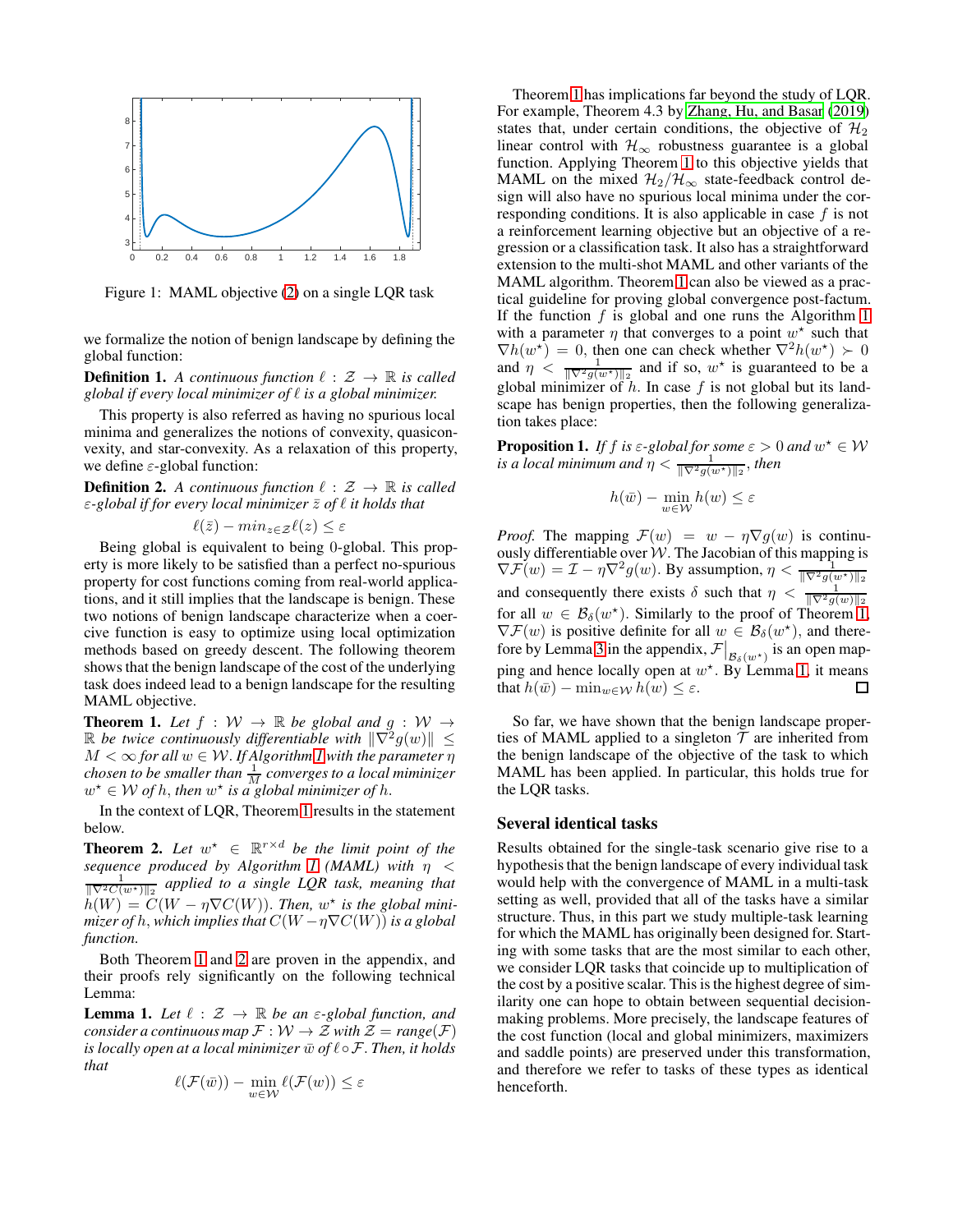<span id="page-4-0"></span>

Figure 2: Two MAML objective functions [\(2\)](#page-1-1) for identical LQR tasks (dashed lines) and the MAML objective for the uniform distribution among them (solid line). [2b](#page-4-0) demonstrates spurious local minima of the solid line.

We consider a finite set of LQR tasks with a uniform distribution among them, which allows us to reduce the MAML objective [\(2\)](#page-1-1) to the form

$$
\frac{1}{|\mathcal{T}|} \sum_{\tau \in \mathcal{T}} C_{\tau}(W - \eta \nabla C_{\tau}(W))
$$

Figure [2](#page-4-0) demonstrates an example of the MAML objective applied to two identical LQR tasks. Although the MAML objective of each individual task is global, only one global minimizer coincides among all of them. This is the minimizer that corresponds to  $W^*$ . The two minimizers on the sides are shifted and after interference they produce spurious local minima for the total objective function. Hence, we can conclude that MAML fails to capture this type of similarity between the tasks. One practical lesson to learn from this picture is that keeping the cost (or the reward) function of the considered tasks normalized may improve the quality of the solution provided by MAML. Another lesson is that the design of meta-learning algorithms may benefit from considering the analysis of identical tasks as the simplest form of common structure in the tasks.

As an alternative, we propose a modification of MAML with normalized adaptation step. It turns out that this modification manages to capture the similarity between tasks with scaled rewards. The objective function for this version of MAML under single-task scenario is  $h'$ :

$$
h'(w) = f\left(w - \eta \frac{\nabla g(w)}{\|\nabla g(w)\|}\right)
$$

For which a statement similar to Proposition [1](#page-3-4) holds.

<span id="page-4-1"></span>**Proposition 2.** If f is  $\varepsilon$ -global for some  $\varepsilon > 0$  and  $w^* \in W$ *is a local minimizer of*  $h(w)$  *with*  $\eta < \frac{\|\nabla g(w^*)\|}{\|\nabla^2 g(w^*)\|}$ , then

$$
h'(\bar{w}) - \min_{w \in \mathcal{W}} h'(w) \le \varepsilon
$$

*Proof.* The mapping  $\mathcal{F}(w) = w - \eta \frac{\nabla g(w)}{\nabla g(w)}$  $\frac{\sqrt{g(w)}}{\|\nabla g(w)\|}$  is continuously differentiable over  $W$ . The Jacobian of this mapping is

$$
\nabla \mathcal{F}(w) = \mathcal{I} - \eta \left[ \frac{\nabla^2 g}{\|\nabla g\|^3} \left( \|\nabla g\|^2 I - \nabla g \nabla g^T \right) \right]
$$

Observe that

$$
\frac{\left\|\frac{\nabla^2 g}{\|\nabla g\|^3} \left(\|\nabla g\|^2 \mathcal{I} - \nabla g \nabla g^T\right)\right\| \leq \frac{\|\nabla^2 g\|}{\|\nabla g\|^3} \|\|\nabla g\|^2 \mathcal{I} - \nabla g \nabla g^T\|
$$

Since  $\nabla g \nabla g^T$  is a rank-one matrix, the largest eigenvalue of  $\|\nabla g\|^2 I - \nabla g \nabla g^T$  must be equal to  $\|\nabla g\|^2$  and therefore

$$
\left\| \|\nabla g\|^2 \mathcal{I} - \nabla g \nabla g^T \right\| = \|\nabla g\|^2
$$

Hence,  $\eta \leq \frac{\|\nabla g(w^*)\|}{\|\nabla^2 g(w^*)\|}$  is a sufficient to conclude that there exists  $\delta$  such that  $\nabla \mathcal{F}(w)$  is positive definite for all  $w \in \mathcal{B}_{\delta}(w^*)$ , and therefore by Lemma [3,](#page-8-0)  $\mathcal{F}|_{\mathcal{B}_{\delta}(w^*)}$  is an open mapping and thus locally open at  $w^*$ . By Lemma [1,](#page-3-3) it follows that  $h'(w^*) - \min_{w \in \mathcal{W}} h'(w) \leq \varepsilon$ .

In general, the objective of this modification of MAML can be written as

$$
\mathbb{E}_{\tau} f\left(w - \eta \frac{\nabla g_{\tau}(w)}{\|\nabla g_{\tau}(w)\|}\right)
$$

and its first-order stationary point can be found by utilizing the gradient descent with Armijo rule as noticed by [Bertsekas, Hager, and Mangasarian \(1998](#page-6-2)) in Proposition 1.2.1. The claim that MAML with normalized gradient step inherits the benign landscape from the identical tasks can be formulated for LQR tasks as follows:

Theorem 3. *Let the normalized-gradient version of MAML be applied to k*  $LQR$  tasks  $\{ (A_i, B_i, Q_i, R_i) \}_{i=1}^k$  with *scaled dynamics and rewards, meaning that there exist*  $\alpha_1, \ldots, \alpha_k > 0$  and  $\beta_1, \ldots, \beta_k > 0$  such that

$$
A_1 = \dots = A_k;
$$
  
\n
$$
B_1 = \dots = B_k;
$$
  
\n
$$
\alpha_1 Q_1 = \dots = \alpha_k Q_k;
$$
  
\n
$$
\alpha_1 R_1 = \dots = \alpha_k R_k,
$$

and  $h(W) = \sum_{i=1}^k \omega_i C_i \left( W - \eta \frac{\nabla C_i(W)}{\|\nabla C_i(W)\|} \right)$  $\frac{\nabla C_i(W)}{\|\nabla C_i(W)\|}$ . Let  $w^* \in$  $\mathbb{R}^{r \times d}$  *be a local minimal point of h(W) with*  $\eta$  <  $\frac{\|\nabla C_i(w^*)\|}{\|\nabla^2 C_i(w^*)\|}$  for some  $i \in \{1 \dots k\}$ . *Then,*  $w^*$  is the global *minimizer of* h.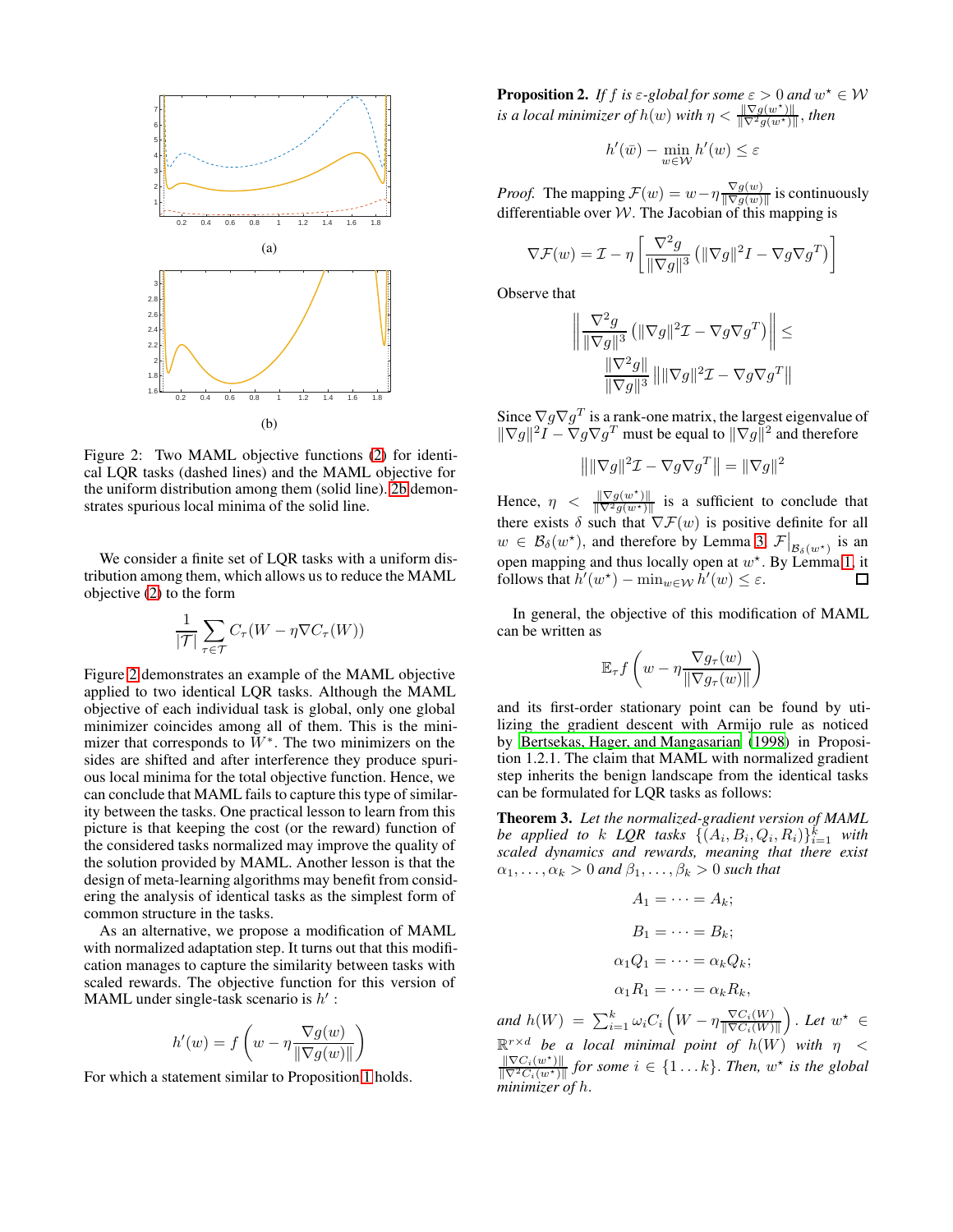*Proof.* From the construction of the function  $C_i$ , it follows that for all  $W \in \mathbb{R}^{r \times d}$  there exists  $C(W)$  such that

$$
C(W) = \frac{C_1(W)}{\alpha_1} = \dots = \frac{C_k(W)}{\alpha_k}
$$

Consequently,  $\nabla C(W) = \frac{\nabla C_1(W)}{\alpha_1} = \cdots = \frac{\nabla C_k(W)}{\alpha_k}$ and  $\nabla^2 C(W) = \frac{\nabla^2 C_1(W)}{\alpha_1} = \cdots = \frac{\nabla^2 C_k(W)}{\alpha_k}$  for  $\frac{\partial}{\partial k}$  for all  $i \in \{1 \dots k\}$ . Hence,

$$
h(W) = \left[\sum_{i=1}^{k} w_i \alpha_i\right] C \left(W - \eta \frac{\nabla C(W)}{\|\nabla C(W)\|}\right)
$$

Since  $w^*$  is a local minimum, by Proposition [2,](#page-4-1) we conclude that  $w^*$  is also a global minimum. □

#### Several similar tasks

Moving forward, it is desirable to consider a different type of similarity between different tasks in the MAML setting. Therefore, we study the landscape of MAML on those tasks that are similar to each other in terms of the norm of the difference between parameters. For LQR, the parameters are the matrices  $A, B, Q$  and  $R$ . Our result states that the benign landscape of the underlying tasks carries over to the MAML objective if the tasks are sufficiently close to each other. For LQR, it can be put in the form of the following informal proposition:

<span id="page-5-2"></span>**Proposition 3.** *For every*  $\varepsilon > 0$  *and*  $k \in \mathbb{N}$ *, there exists*  $\delta >$ 0 *such that the MAML objective* [\(2\)](#page-1-1) *is* ε*-global for almost any set* T *of* k *LQR tasks defined through the parameters*  $\{(A_i, B_i, Q_i, R_i)\}_{i=1}^k$  such that for all  $i, j \in \{1 \dots k\}$ 

$$
||A_i - A_j|| + ||B_i - B_j|| + ||Q_i - Q_j|| + ||R_i - R_j|| \le \delta
$$

The formal statement along with the proof of the result and additional discussions are provided in the appendix. Intuitively, as long as the dependence of the cost of a single task on the parameters is continuous, for a set of tasks that are close to each other, the multi-task landscape of MAML remains close to the landscape of MAML for just one of them. However, for this reasoning to hold true, we would need to determine the continuity properties of a manifold of parametric  $\varepsilon$ -global functions. In order to do that, we make an assumption below.

<span id="page-5-0"></span>**Assumption 1.** Let  $\ell : \mathcal{X} \times \mathbb{R}^m \to \mathbb{R}$  with a compact set  $\mathcal{X} \subset \mathbb{R}^{\tilde{n}}$  be a twice continuously differentiable function with *respect to*  $x \in \mathcal{X}$  *with*  $\ell, \nabla_x \ell$  *and*  $\nabla^2_{xx} \ell$  *being continuous* with respect to  $t \in \mathbb{R}^m$ . Assume that  $\ell(\cdot, t)$  has a finite num*ber of first-order stationary points for all*  $t \in \mathbb{R}^m$  *and that the Hessian is non-singular (det* $[\nabla_{xx}^2 \ell(x,t)] \neq 0$ ) for all  $t \in \mathbb{R}^m$  and all  $x \in \mathcal{X}$  such that  $\nabla_t \tilde{\ell}(x, t) = 0$ .

The following Theorem determines the continuity property of  $\varepsilon$ -globality over the manifold of parametric functions satisfying Assumption [1.](#page-5-0) We prove it here as an important standalone result.

<span id="page-5-1"></span>**Theorem 4.** *If for some*  $\bar{t}$  *and*  $\varepsilon > 0$  *the function*  $\ell(\cdot,\bar{t})$ *satisfying Assumption [1](#page-5-0) is* ε*-global, then for any* ε ′ > 0 *such that*  $\varepsilon' > \varepsilon$  *there exists*  $\delta > 0$  *for which the function*  $\ell(\cdot,t)$  *is*  $\varepsilon'$ -global for all  $t \in \mathcal{B}_{\delta}(\bar{t})$ .

*Proof of Theorem [4.](#page-5-1)* We prove the theorem in three steps. Step 1:  $\ell(\cdot, t)$  has stationary points in the neighoborhoods of the stationary points of  $\ell(\cdot,\bar{t})$ . Step 2: the types of the stationary points coincide. Step 3: There are no stationary points outside of the considered neighborhoods.

A finite number of stationary points means that all of them are isolated. Consider a stationary point  $\bar{x}$  of  $\ell(\cdot,\bar{t})$ . By Lemma [4,](#page-8-1) there exist  $\psi > 0$  and  $\phi > 0$  such that for all  $t \in \mathcal{B}_{\psi}(\bar{t})$  there exists a unique  $x(t) \in \mathcal{B}_{\phi}(\bar{x})$  with the property that  $\nabla_x \ell(x(t), t) = 0$ . This implies that for every function  $\ell(\cdot, t)$  with  $t \in \mathcal{B}_{\psi}(\bar{t})$  there is a unique stationary point over  $\mathcal{B}_{\phi}(\bar{x})$ .

Note that for any  $v \in \mathbb{R}^n$  the function  $h(x,t,v) =$  $v^{\top}[\nabla_{xx}^{2}\ell(x,t)]v$  is continuous in both x and t. By the assumption of the theorem,  $det[\nabla_{xx}^2 \ell(\bar{x}, \bar{t})] \neq 0$ , and therefore  $\nabla_{xx}^2 \ell(\bar{x}, \bar{t}) \succ 0$  if  $\bar{x}$  is a local minimum,  $\nabla_{xx}^2 \ell(\bar{x}, \bar{t}) \prec 0$ if it is a local maximum, and  $\nabla_{xx}^2 \ell(\bar{x}, \bar{t})$  indefinite if it is a saddle point. In each of these cases, we describe how to find values  $\delta'$  and  $\phi'$  such that  $\ell$  has a bounded value of local minima over  $\mathcal{B}_{\phi'}(\bar{x})\times\mathcal{B}_{\delta'}(\bar{t})$ .

*Case 1:*  $\bar{x}$  is a local minimum. The value of  $h(\bar{x}, \bar{t}, v)$  is positive for all  $v \in \mathbb{R}^n \setminus \{0\}$ . By continuity, there exist  $\psi' >$ 0 and  $\phi' > 0$  such that  $\psi' < \psi$  and  $\phi' < \phi$  and  $h(x, t, v) > 0$ for all  $x \in \mathcal{B}_{\phi'}(\bar{x}), t \in \mathcal{B}_{\psi'}(\bar{t})$  and  $v \in \mathbb{R}^n \backslash \{0\}$ . This way,  $\nabla_{xx}^2 \ell(x(t), t) \succ 0$  and therefore  $x(t)$  is a local minimum of  $\ell(\cdot, t)$ . By continuity of  $\ell(x, t)$  with respect to x and t, there exists  $\delta' > 0$  such that  $\delta' < \psi'$  and  $|\ell(x(t), t) - \ell(\bar{x}, \bar{t})|$  $\frac{\varepsilon'-\varepsilon}{2}$  for all  $t \in \mathcal{B}_{\delta'}(\bar{t}).$ 

*Case 2:*  $\bar{x}$  is a local maximum. The value of  $h(\bar{x}, \bar{t}, v)$  is negative for all  $v \in \mathbb{R}^n \setminus \{0\}$ . By continuity, there exist  $\psi' >$ 0 and  $\phi' > 0$  such that  $\psi' < \psi$  and  $\phi' < \phi$  and  $h(x, t, v) < 0$ for all  $x \in \mathcal{B}_{\phi'}(\bar{x});$   $t \in \mathcal{B}_{\psi'}(\bar{t})$  and  $v \in \mathbb{R}^n \backslash \{0\}$ . This way,  $\nabla_{xx}^2 \ell(x(t), t) \prec 0$  and therefore  $x(t)$  is a local maximum of  $\ell(\cdot, t)$ . In this case, we assign to the point  $\bar{x}$  the value  $\delta' = \psi'.$ 

*Case 3:*  $\bar{x}$  is a saddle point. There exist  $v \in \mathbb{R}^n$  and  $u \in \mathbb{R}^n$  such that  $h(\bar{x}, \bar{t}, v) > 0$  and  $h(\bar{x}, \bar{t}, u) < 0$ . By continuity, there exist  $\psi' > 0$  and  $\phi' > 0$  such that  $\psi' < \psi$ and  $\phi' < \phi$  yet  $h(x, t, v) > 0$  and  $h(x, t, u) < 0$  for all  $x \in \mathcal{B}_{\phi}(\bar{x}), t \in \mathcal{B}_{\psi'}(\bar{t})$  and  $v \in \mathbb{R}^n \backslash \{0\}$ . This way,  $\nabla_{xx}^2 \ell(x(t),t)$  is indefinite and therefore  $x(t)$  is a saddle point of  $\ell(\cdot, t)$ . In this case, we assign to the point  $\bar{x}$  the value  $\delta' = \psi'.$ 

As a result, having selected a single stationary point  $\bar{x}$ of  $\ell(\cdot, \bar{t})$ , we can find  $\delta'$  and  $\phi'$  such that all the stationary points of  $\ell(\cdot, t)$  for  $t \in \mathcal{B}_{\delta'}(\bar{t})$  are of the same type as  $\bar{x}$ , and in case they are local minimizers, they have a value that is not too different from  $\ell(\bar{x},\bar{t})$ . One can repeat this argument for all the stationary points and therefore form sets of numbers  $\{\delta_i'\}_{i=1}^N$  and  $\{\phi_i'\}_{i=1}^N$ , where i corresponds to the index of each of the N stationary points  $\bar{x}_i$  of  $\ell(\cdot,\bar{t})$ .

Consider the set  $\mathcal{Y} = \mathcal{X} \setminus \cup_{i \in \{1...N\}} \mathcal{B}_{\phi_i'}(\bar{x}_i)$ . It is a compact set as a compact set minus an open set and  $\|\nabla_x \ell(x,\bar{t})\| > 0$  for all  $x \in \mathcal{Y}$ . Since  $\|\nabla_x \ell(x,\bar{t})\|$  is continuous in  $x$  over a compact set, it is uniformly continuous and it reaches its lower bound, meaning that there exists  $\xi > 0$ such that  $\|\nabla_x \ell(x,\overline{t})\| \geq \xi$  for all  $x \in \mathcal{Y}$ . By continuity of  $\|\nabla_x \ell(x,t)\|$  with respect to t, there exists  $\delta''$  such that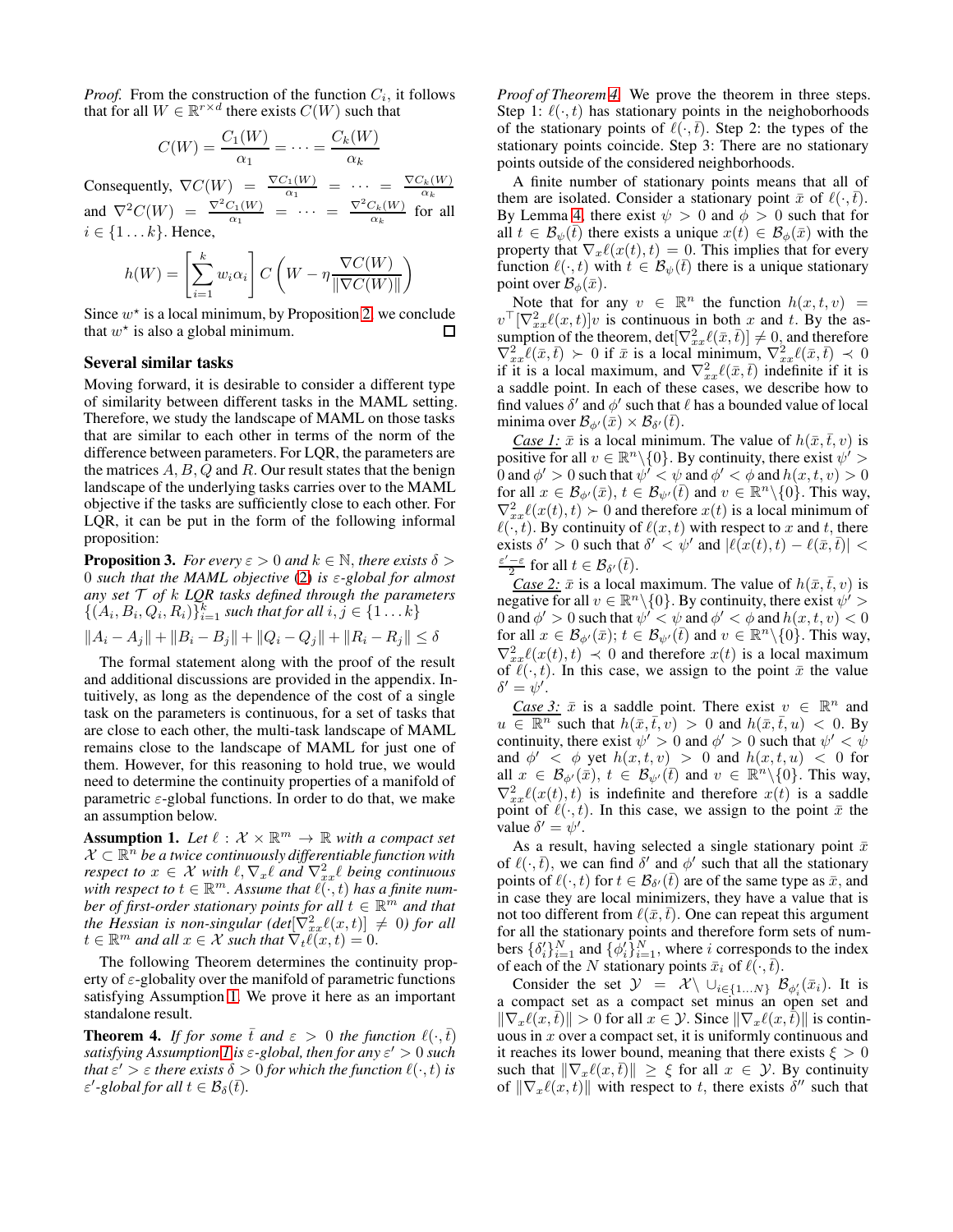$\|\nabla_x \ell(x,t)\| > \frac{\xi}{2}$  $\frac{\xi}{2}$  over  $\mathcal{Y} \times \mathcal{B}_{\delta''}(\overline{t})$  and therefore there are no stationary points of  $\ell$  over  $\mathcal{Y} \times \mathcal{B}_{\delta''}(\bar{t})$ .

We select  $\delta = \min[\{\delta'_i | i \in \{1 \dots N\}\} \cup \{\delta''\}]$  and observe that for all  $t \in \mathcal{B}_{\delta}(\bar{t})$  the only local minimizers of  $\ell(\cdot, t)$  are those close to the local minimizers of  $\ell(\cdot, t)$ . In *Case 1*, the corresponding  $\delta'$  was selected such that, given a local minimizer  $x(t)$  of  $\ell(\cdot, t)$  that is neighboring a local minimizer  $\bar{x}$  of  $\ell(\cdot, \bar{t})$  and a global minimizer  $x'(t)$  of  $\ell(\cdot, t)$ that is neighboring a local minimizer  $\bar{x}'$  of  $\ell(\cdot, \bar{t})$ , it holds that

$$
\ell(x(t),t) - \min_x \ell(x,t) = \ell(x(t),t) - \ell(x'(t),t) =
$$
  

$$
\ell(x(t),t) - \ell(\bar{x},\bar{t}) + \ell(\bar{x},\bar{t}) - \ell(\bar{x}',\bar{t}) +
$$
  

$$
+ \ell(\bar{x}',\bar{t}) - \ell(x'(t),t) \le
$$
  

$$
|\ell(x(t),t) - \ell(\bar{x},\bar{t})| + |\ell(\bar{x},\bar{t}) - \ell(\bar{x}',\bar{t})| +
$$
  

$$
+ |\ell(\bar{x}',\bar{t}) - \ell(x'(t),t)| <
$$
  

$$
\frac{\varepsilon' - \varepsilon}{2} + \varepsilon + \frac{\varepsilon' - \varepsilon}{2} = \varepsilon'
$$

 $\Box$ 

Proposition [3](#page-5-2) goes beyond the uniform distribution and holds for any distribution on a finite number of tasks. An example of the MAML objective for five similar LQR tasks is demonstrated in Figure [3a.](#page-6-3) Similarly to the results for singletask scenario, the statements of this section are generalizable to other tasks with benign optimization landscape. In the end, we conclude that MAML is able to capture the common structure among different tasks given through similar values of the parameters.

#### A number of tasks with common dynamics

In general, distant tasks may produce a wide variety of landscapes for the MAML objective. However, achieving benign landscape for several non-identical tasks with different norms is still possible. Figure [3](#page-6-3) demonstrates the MAML objective for several LQR tasks that share the same dynamics but have different cost functions. Increasing the number of considered tasks improves the features of the landscape of the total MAML objective. In the eleven-task scenario, MAML seems to learn the mean of the optimal policies W<sup>∗</sup> for the tasks, which means that instead of learning to rapidly adapt, MAML would learn the average policy by effectively finding the minimum of  $\frac{1}{|T|} \sum_{\tau \in \mathcal{T}} C_{\tau}(W)$ . However, for the two-task scenario, the global minimizer of the MAML objective appears to correspond to a policy  $W$  that has  $\nabla C_{\tau}(W)$  far from zero for every considered  $\tau$ , and thus the algorithm that converged to that point would learn to adapt to a task during the meta-testing phase.

In general, that the average of a large number of functions that each has a global minimizer in a small region of the domain would end up being almost global itself with the minimizer in the same region. Therefore, in practice, increased number of tasks for meta-training may improve the properties of the landscape of the MAML objective and assure convergence to the global minimum.

<span id="page-6-3"></span>

Figure 3: Five MAML objective functions [\(2\)](#page-1-1) for LQR tasks with similar values of  $A, B, Q$  and  $R$  (dashed lines) and the MAML objective for the uniform distribution among them (solid line) (plot [3a\)](#page-6-3). MAML objective [\(2\)](#page-1-1) for the uniform distribution among two (plot [3b\)](#page-6-3), five (plot [3c\)](#page-6-3) and eleven (plot [3d\)](#page-6-3) different LQR tasks that share the same dinamics A and B but have different cost matrices  $Q$  and  $R$ .

### Conclusion

In the paper, we studied the objective [\(2\)](#page-1-1) of the MAML algorithm constructed for different spaces of tasks with some common structure. We have shown that the MAML objective inherits the benign optimization landscape from the underlying tasks if they are similar pointwise and that this desirable property fails to hold for the tasks that coincide up to a multiplication of the objective by a positive value. We proposed a modification of MAML that does not possess this drawback.

During this study of the MAML we used LQR as the primary example, although a number of general results on benign landscapes were discovered, including continuity property for, the newly introduced notion of  $\varepsilon$ -global function and its properties with respect to convex combinations that are described in the appendix.

### **References**

<span id="page-6-0"></span>Bertsekas, D. P. 2017. *Dynamic Programming and Optimal Control*. Athena Scientific.

<span id="page-6-2"></span>Bertsekas, D. P.; Hager, W.; and Mangasarian, O. 1998. *Nonlinear programming*. Athena Scientific Belmont, MA.

<span id="page-6-1"></span>Fallah, A.; Mokhtari, A.; and Ozdaglar, A. 2019. On the Convergence Theory of Gradient-Based Model-Agnostic Meta-Learning Algorithms. *arXiv preprint arXiv:1908.10400* .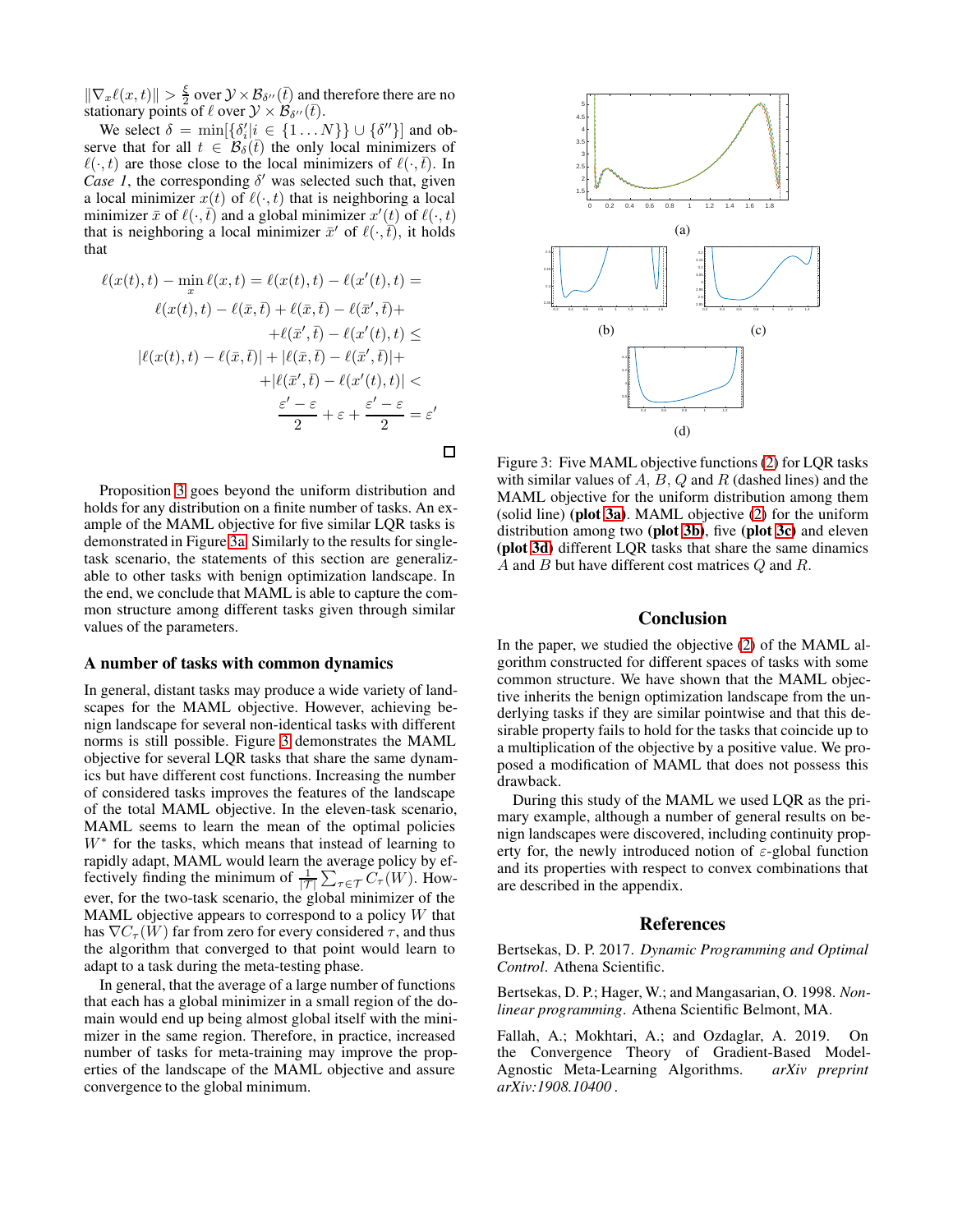<span id="page-7-2"></span>Fazel, M.; Ge, R.; Kakade, S.; and Mesbahi, M. 2018. Global Convergence of Policy Gradient Methods for the Linear Quadratic Regulator. In *Proceedings of the 35th International Conference on Machine Learning*. PMLR.

<span id="page-7-0"></span>Finn, C.; Abbeel, P.; and Levine, S. 2017. Model-agnostic meta-learning for fast adaptation of deep networks. In *Proceedings of the 34th International Conference on Machine Learning-Volume 70*, 1126–1135. JMLR. org.

<span id="page-7-5"></span>Finn, C.; Rajeswaran, A.; Kakade, S.; and Levine, S. 2019. Online meta-learning. *arXiv preprint arXiv:1902.08438* .

<span id="page-7-8"></span>Josz, C.; Ouyang, Y.; Zhang, R.; Lavaei, J.; and Sojoudi, S. 2018. A theory on the absence of spurious solutions for nonconvex and nonsmooth optimization. In *Advances in neural information processing systems*, 2441–2449.

<span id="page-7-4"></span>Nichol, A.; Achiam, J.; and Schulman, J. 2018. On first-order meta-learning algorithms. *arXiv preprint arXiv:1803.02999* .

<span id="page-7-10"></span>Nouiehed, M.; and Razaviyayn, M. 2018. Learning deep models: Critical points and local openness. *arXiv preprint arXiv:1803.02968* .

<span id="page-7-3"></span>Rajeswaran, A.; Finn, C.; Kakade, S. M.; and Levine, S. 2019. Meta-learning with implicit gradients. In *Advances in Neural Information Processing Systems*, 113–124.

<span id="page-7-11"></span>Rudin, W. 1976. *Principles of mathematical analysis (third edition)*. McGraw-Hill Inc.

<span id="page-7-1"></span>Todorov, E.; and Li, W. 2005. A generalized iterative LQG method for locally-optimal feedback control of constrained nonlinear stochastic systems. In *American Control Conference*, 300–306. IEEE.

<span id="page-7-7"></span>Wang, L.; Cai, Q.; Yang, Z.; and Wang, Z. 2020. On the Global Optimality of Model-Agnostic Meta-Learning. *arXiv preprint arXiv:2006.13182* .

<span id="page-7-9"></span>Zhang, K.; Hu, B.; and Basar, T. 2019. Policy optimization for  $\mathcal{H}_2$  linear control with  $\mathcal{H}_{\infty}$  robustness guarantee: Implicit regularization and global convergence. *arXiv preprint arXiv:1910.09496* .

<span id="page-7-6"></span>Zhou, P.; Yuan, X.; Xu, H.; Yan, S.; and Feng, J. 2019. Efficient meta learning via minibatch proximal update. In *Advances in Neural Information Processing Systems*, 1534– 1544.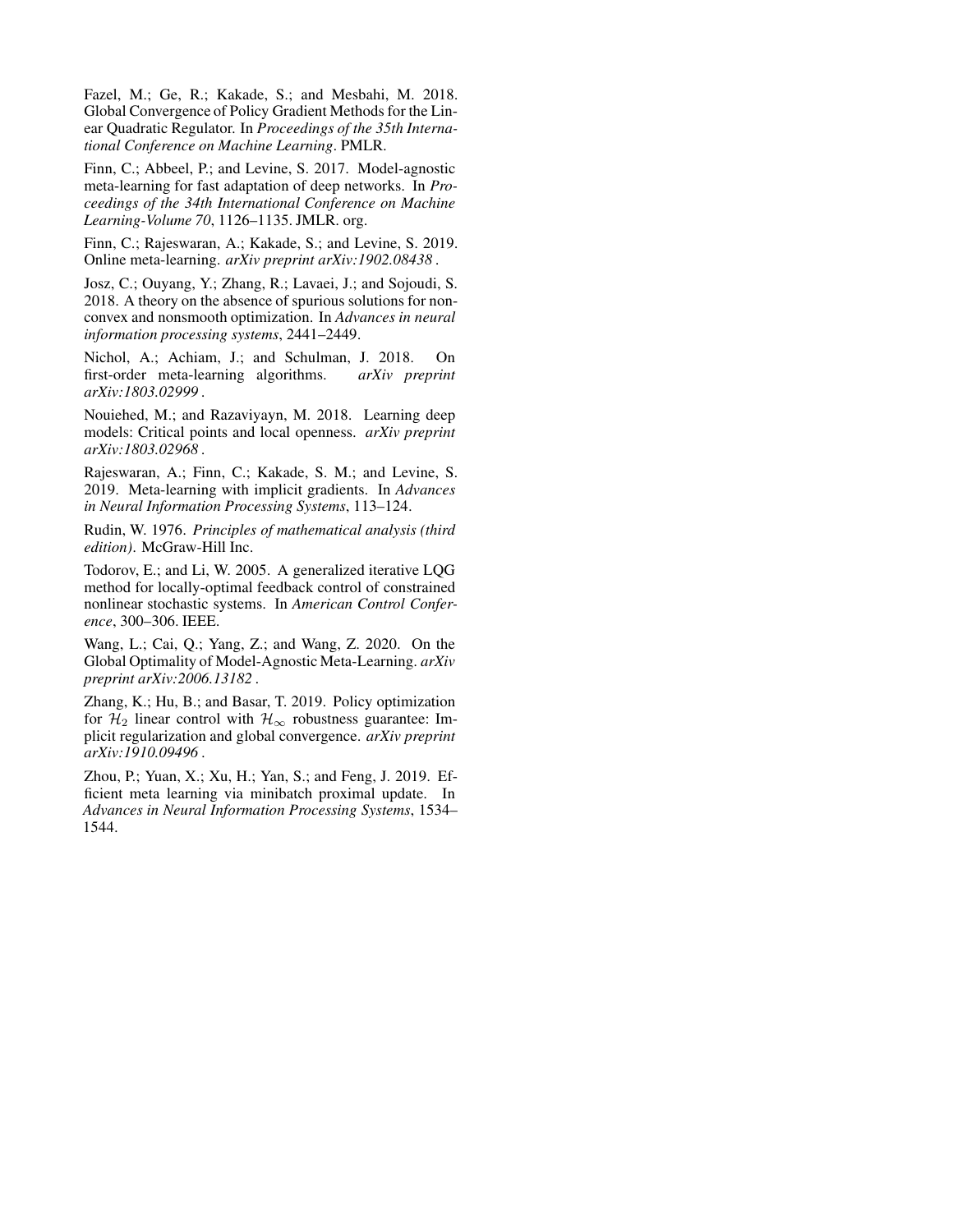# Appendix

### Proof of Theorem [1](#page-3-1)

We will use the properties of the composition operator with open maps to prove the above theorem. First, we need to introduce some preliminary results. Consider an open subset  $W$  of a finite-dimensional vector space and a continuous mapping  $\mathcal{F}: \mathcal{W} \to \mathcal{Z}$  where  $\mathcal{Z} = \text{range}(\mathcal{F})$ .

**Definition 3.** A mapping  $\mathcal{F}: \mathcal{W} \to \mathcal{Z}$  with  $\mathcal{Z} = \text{range}(\mathcal{F})$ *is said to be locally open at w if for every*  $\epsilon > 0$ *, there exists*  $\delta > 0$  such that  $\mathcal{B}_{\delta}(\mathcal{F}(w)) \subseteq \mathcal{F}(\mathcal{B}_{\epsilon}(w)).$ 

**Definition 4.** *A mapping*  $\mathcal{F}: \mathcal{W} \to \mathcal{Z}$  *with*  $\mathcal{Z} = \text{range}(\mathcal{F})$ *is said to be open if*  $\mathcal{F}(U)$  *is (relatively) open in*  $\mathcal Z$  *for every open set*  $U \in W$ .

A mapping  $F$  is open if and only if it is locally open at every point of its domain. The following lemma allows us to analyze the local landscape of the composition of a function with a locally open map.

<span id="page-8-2"></span>Lemma 2 (Observation 1 of [Nouiehed and Razaviyayn](#page-7-10) [\(2018\)](#page-7-10)). *Suppose that the continuous map*  $\mathcal{F}: W \to \mathcal{Z}$  *with*  $\mathcal{Z} = \text{range}(\mathcal{F})$  *is locally open at*  $\bar{w}$ *. If for some*  $\ell : \mathcal{Z} \to \mathbb{R}$ *, the point*  $\bar{w}$  *is a local minimum of*  $\ell(\mathcal{F}(w))$  *over W, then*  $\bar{z} = \mathcal{F}(\bar{w})$  *is a local minimum of*  $\ell(z)$  *over*  $\mathcal{Z}$ *.* 

The above observation applied to an  $\varepsilon$ -global function leads to Lemma [1.](#page-3-3)

*Proof of Lemma [1.](#page-3-3)* By Lemma [2,](#page-8-2)  $\bar{z} = \mathcal{F}(\bar{w})$  is a local minimizer of  $\ell(z)$ . Since  $\ell$  is  $\varepsilon$ -global,  $\ell(\bar{z}) - \min_{z \in \mathcal{Z}} \ell(z) \leq$ ε. Due to range(*F*) =  $\overline{z}$ , it follows that  $\ell(\overline{F}(\overline{w}))$  − min  $\epsilon_{\mathcal{W}}$  ( $\overline{F}(w)$ ) <  $\epsilon$  $\min_{w \in \mathcal{W}} \ell(\mathcal{F}(w)) \leq \varepsilon.$ 

The Inverse Function Theorem provides us with the following corollary, which states that mappings with a nonsingular Jacobian are open.

<span id="page-8-0"></span>Lemma 3 (Theorem 9.25 in [Rudin \(1976\)](#page-7-11)). *Let* F *be a con*tinuously differentiable mapping of an open set  $W \subset \mathbb{R}^n$  $\hat{C}$  and  $\mathbb{R}^n$  . Suppose that the Jacobian  $\nabla \mathcal{F}(x)$  is a nonsingular *matrix for all*  $x \in W$ *. Then, for every open subset* V of W *the set*  $\mathcal{F}(W)$  *is open. In other words,*  $\mathcal{F}: W \rightarrow range(\mathcal{F})$ *is an open map.*

Now, we have defined all the necessary machinery for the proof of Theorem [1.](#page-3-1)

*Proof.* The mapping  $\mathcal{F}(w) = w - \eta \nabla g(w)$  is continuously differentiable over  $W$ . The Jacobian of this mapping is  $\nabla \mathcal{F}(w) = \mathcal{I} - \eta \nabla^2 g(w)$ , where  $\mathcal I$  is the identity matrix. By assumption, we have  $\eta < \frac{1}{M}$ , and consequently the following inequality holds for all  $v \in \mathbb{R}^n \setminus \{0\}$ :

$$
v^\top [\mathcal{I} - \eta \nabla^2 g(w)] v \ge (1 - \eta \|\nabla^2 g(w)\|) v^\top v > 0
$$

This means that  $\nabla \mathcal{F}(w)$  is positive definite for all  $w \in \mathcal{W}$ , and hence is non-singular. By Lemma [3,](#page-8-0)  $\mathcal F$  is an open mapping.

The function  $f$  is global by assumption, and by Lemma [2](#page-8-2) the composition of a global function with an open map is global. Thus, h is global as a composition of f and  $\mathcal{F}$ , and consequently each of its local minimizers is a global minimizer. 口

## Proof of Theorem [2](#page-3-2)

*Proof.* It is shown in [Fallah, Mokhtari, and Ozdaglar \(2019\)](#page-6-1) that MAML converges to a first-order stationary point of a smooth nonconvex loss. Therefore, if the limit point  $w^*$  exists, it must be a stationary point of  $C(W - \eta \nabla C(W))$ . Consider the first-order stationarity condition for  $w^*$ :

$$
0 = \nabla C(w^* - \eta \nabla C(w^*)) =
$$
  
= 
$$
[\mathcal{I} - \eta \nabla^2 C(w^*)]^\top \nabla C(W)|_{W=w^* - \eta \nabla C(w^*)}
$$

Similarly to the proof of Theorem [1,](#page-3-1)  $\mathcal{I} - \eta \nabla^2 C(w^*)$  is a full-rank marix, meaning that  $w^*$  is a first-order stationary point for the MAML objective if and only if  $\nabla C(W)\big|_{W=w^*-\eta\nabla C(w^*)}=0.$ 

Theorem 7 of [Fazel et al. \(2018\)](#page-7-2) states that the Gradient descent algorithm finds an  $\varepsilon$ -approximation of the global optimum of  $C(W)$  in polynomial time for any initial point with a finite value. This directly implies that all first-order stationary points of  $C(W)$  are the global minimizers of  $C(W)$ because otherwise we could initialize the Gradient descent algorithm at a stationary point and since it converges to the point of initialization, it will lead to a contradiction. Being a first-order stationary point is a sufficient condition of local minimality, and hence guaranties that  $C(W)$  is a global function. By Theorem [1,](#page-3-1) the MAML objective is global for a sufficiently small  $\eta$ .

Since  $w^* - \eta \nabla C(w^*)$  is a first-order stationary point of C, it is a global minimizer of C and since  $\min_W C(W)$  <  $\min_W C(W - \eta \nabla C(W))$ , the point  $w^*$  is the global minimizer of the MAML objective. □

### Proof of Proposition [3](#page-5-2)

<span id="page-8-1"></span>Lemma 4 (Theorem 9.28 of the book by [Rudin \(1976](#page-7-11)) (Generalized implicit function theorem)). *Let* F *be a continiously differentiable mapping of an open set*  $\mathcal{E} \subset \mathbb{R}^{n+m}$  *into*  $\mathbb{R}^n$  *such that*  $(\bar{x}, \bar{t}) = 0$  *for some point*  $(\bar{x}, \bar{t}) \in \mathcal{E}$ . Assume *that*  $\nabla_x \mathcal{F}(\bar{x},\bar{t})$  *is a non-singular matrix. Then, there exist*  $open\; sets\; \dot U \subset \mathbb{R}^{n+m}\; and\; \ddot V \subset \mathbb{R}^m, \, with\; (\bar x,\bar t)\in U\; and$  $\bar{t} \in V$ , *having the following properties* 

- *1. For all*  $t \in V$  *there exists a unique*  $x = x(t)$  *such that*  $(x, t) \in U$  and  $\mathcal{F}(x, t) = 0$ .
- *2. The function* x(t) *is a continiously differentiable map-* $\frac{p}{m}$  of V into  $\mathbb{R}^n$ ,  $x(\bar{t}) = \bar{x}$  *and*  $\nabla_t x(t) =$  $[-[\nabla_x \mathcal{F}(x(t), t)]^{-1} \nabla_t \mathcal{F}(x(t), t)$  for all  $t \in V$ .

<span id="page-8-3"></span>**Lemma 5.** *Given*  $\lambda_i > 0$  *and*  $\sum_{i=1}^{k} \lambda_i = 1$ , *if for some*  $\overline{t}$  *and*  $\varepsilon > 0$  *the function*  $\ell(\cdot,\overline{t})$  *satisfying* Assumption [1](#page-5-0) is ε*-global, then for any* ε ′ > 0 *such that* ε ′ > ε *there exists*  $\delta > 0$  for which the convex combination  $\lambda_1 \ell(\cdot, t_1) + \cdots$  $\lambda_k \ell(\cdot, t_k)$  is  $\varepsilon'$ -global for all  $t_1, \ldots, t_k \in \mathcal{B}_\delta(\vec{t}).$ 

*Proof.* We provide the proof for  $k = 2$ , but the argument holds true for other finite values of k. By Theorem [4,](#page-5-1)  $\ell(\cdot, t_1)$ can be assumed to be  $\varepsilon''$ -global for  $\varepsilon' > \varepsilon'' > \varepsilon$ . Therefore, without loss of generality, we assume that  $t_1 = \overline{t}$ , and then aim to prove that for a given  $\lambda \in [0,1]$  there exists  $\delta > 0$ such that  $\lambda \ell(x, \bar{t}) + (1 - \lambda)\ell(x, t)$  is  $\varepsilon'$ -global.

We introduce  $\mathfrak{r}(x,t) = \lambda \ell(x,\bar{t}) + (1-\lambda)\ell(x,t)$  and note that  $\mathfrak{r}(x,\bar{t}) = \ell(x,\bar{t})$ , which means that  $\mathfrak{r}(\cdot,\bar{t})$  is  $\varepsilon$ -global